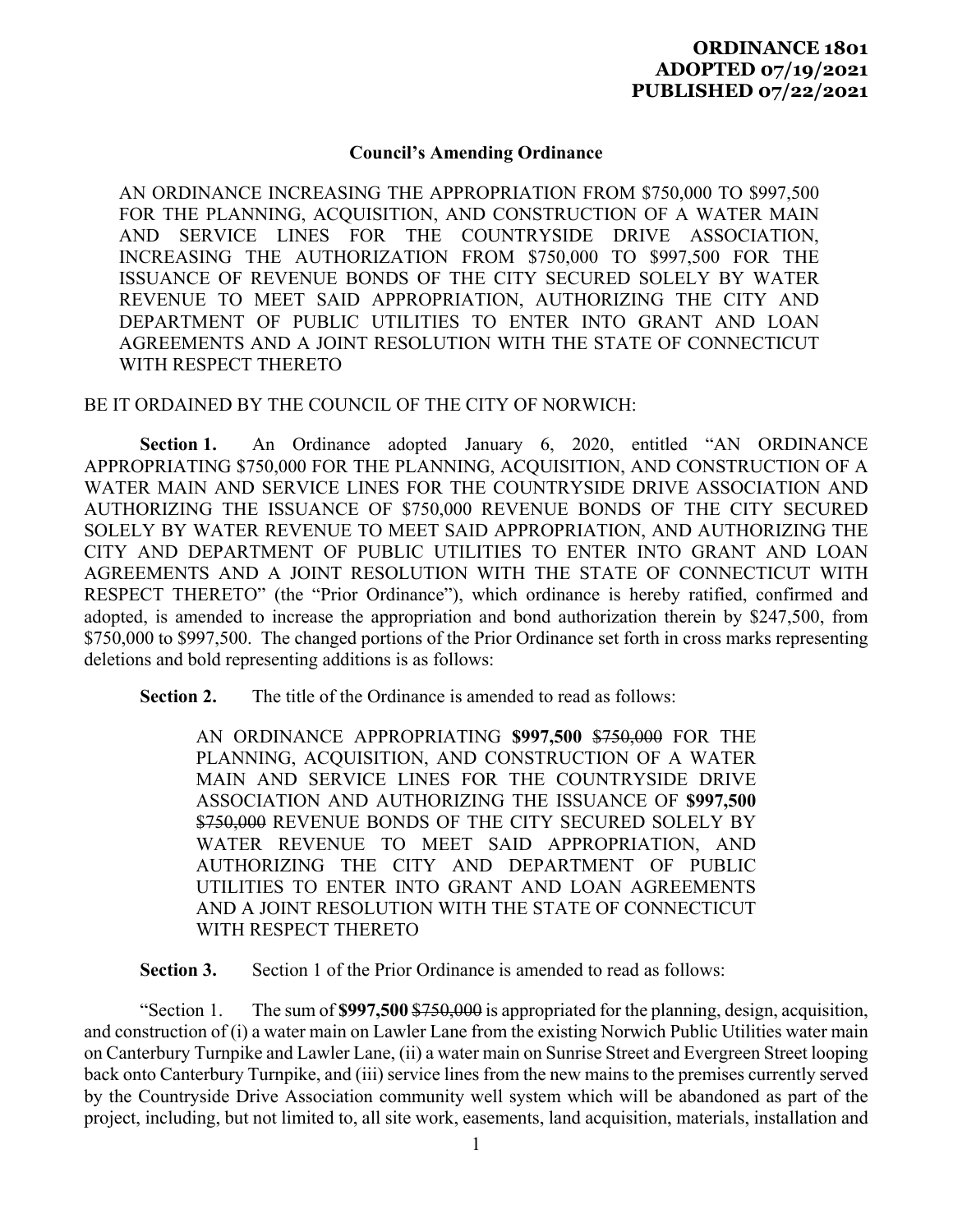deployment costs, and such additional improvements as may be accomplished within said appropriation provided herein, and including all administration, advertising, printing, legal, and financing costs (hereafter the "Project") as shall be determined by the Norwich Department of Public Utilities (the "Department"). Said appropriation shall be inclusive of state and federal grants in aid thereof. The Department is authorized to enter into contracts, expend the appropriation and implement the Project herein authorized."

**Section 4.** Section 2 of the Prior Ordinance is amended to read as follows:

"Section 2. The estimated useful life of the Project is twenty years. The total estimated cost of the Project is **\$997,500** \$750,000. **\$997,500** \$750,000 of the total Project cost is estimated to be financed by or through **a combination of (i)** the State of Connecticut pursuant to its Clean Water Fund Program (as hereinafter defined), through grants and a subsidized interest loan**, (ii) other state and federal grants, and (iii) additional moneys from the City or the Department**. The Project is a general benefit to the City of Norwich and its general governmental purposes."

**Section 5.** Subsection (iii) [third sentence] and (v) of Section 3 of the Prior Ordinance are amended to read as follows:

"(iii) . . . .The City may issue Clean Water Fund Obligations in one or more series and in such denominations as the Issuer Officials shall determine, provided that the total of all such Clean Water Fund Obligations, bonds and notes issued and appropriation expended pursuant to this ordinance shall not exceed **\$997,500** \$750,000. . . ."

 $\gamma(v)$  any combination of bonds, temporary notes, notes, or obligations as set forth in the preceding subsections may be issued, provided that the total, aggregate principal amount thereof outstanding, and including the amount of grant funding obtained pursuant to a Project Grant and Project Loan Agreement, at any time shall not exceed \$997,500 \$750,000."

 **Section 6.** The amount of \$997,500 is substituted for the amount \$750,000 in the Prior Ordinance unless otherwise provided herein.

**Section 7.** The City Clerk shall cause an ordinance incorporating all amendments into one complete text to be prepared, labeled "As Amended" at the top, and filed with the minutes of the Meeting at which the Amending Ordinance is adopted.

 **Section 8.** This Amending Ordinance shall be effective upon adoption by the City Council and its approval by the Board.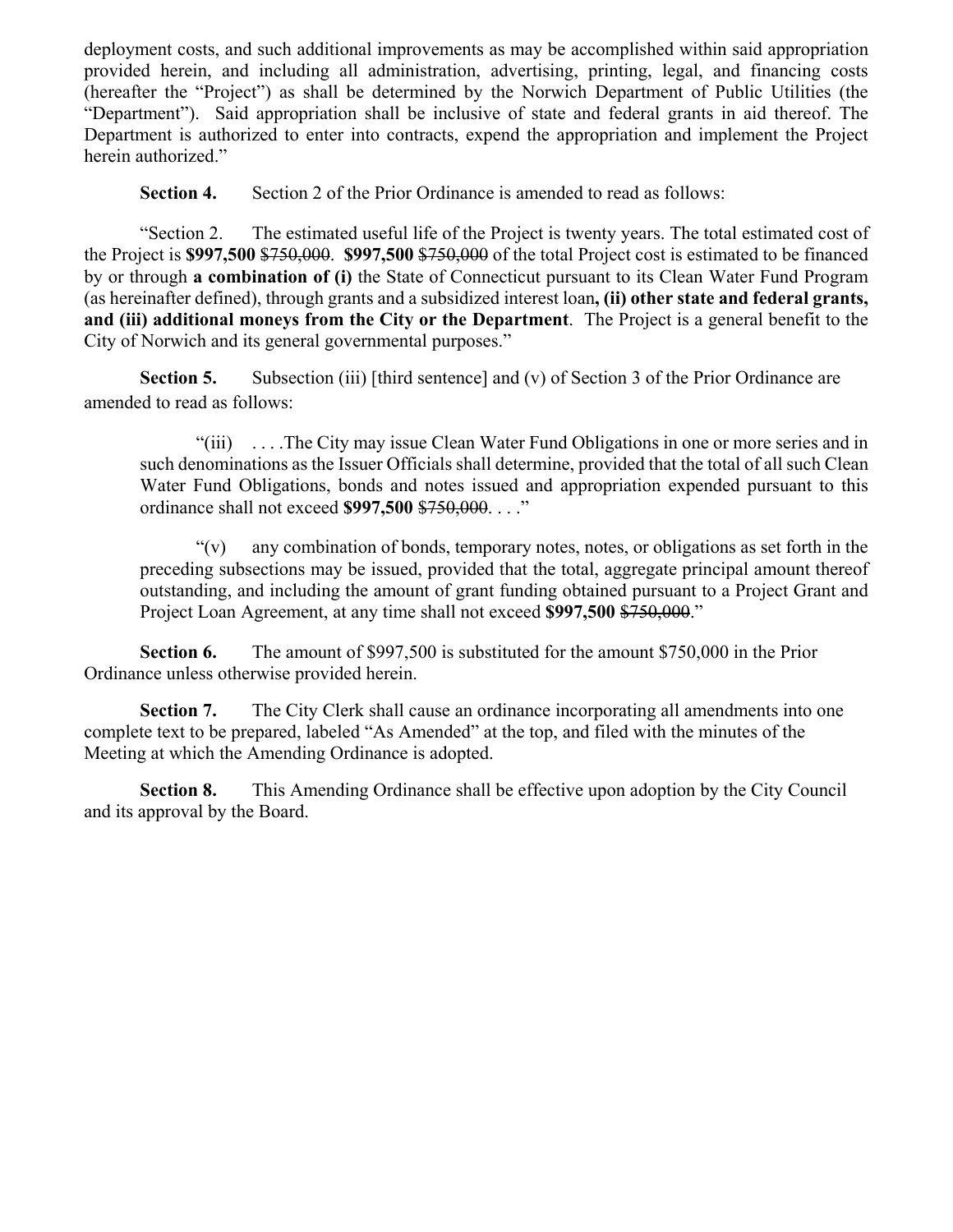## **AS AMENDED**

AN ORDINANCE APPROPRIATING \$997,500 FOR THE PLANNING, ACQUISITION, AND CONSTRUCTION OF A WATER MAIN AND SERVICE LINES FOR THE COUNTRYSIDE DRIVE ASSOCIATION AND AUTHORIZING THE ISSUANCE OF \$997,500 REVENUE BONDS OF THE CITY SECURED SOLELY BY WATER REVENUE TO MEET SAID APPROPRIATION, AND AUTHORIZING THE CITY AND DEPARTMENT OF PUBLIC UTILITIES TO ENTER INTO GRANT AND LOAN AGREEMENTS AND A JOINT RESOLUTION WITH THE STATE OF CONNECTICUT WITH RESPECT THERETO

## BE IT ORDAINED BY THE COUNCIL OF THE CITY OF NORWICH:

**Section 1.** The sum of \$997,500 is appropriated for the planning, design, acquisition, and construction of (i) a water main on Lawler Lane from the existing Norwich Public Utilities water main on Canterbury Turnpike and Lawler Lane, (ii) a water main on Sunrise Street and Evergreen Street looping back onto Canterbury Turnpike, and (iii) service lines from the new mains to the premises currently served by the Countryside Drive Association community well system which will be abandoned as part of the project, including, but not limited to, all site work, easements, land acquisition, materials, installation and deployment costs, and such additional improvements as may be accomplished within said appropriation provided herein, and including all administration, advertising, printing, legal, and financing costs (hereafter the "Project") as shall be determined by the Norwich Department of Public Utilities (the "Department"). Said appropriation shall be inclusive of state and federal grants in aid thereof. The Department is authorized to enter into contracts, expend the appropriation and implement the Project herein authorized.

**Section 2.** The estimated useful life of the Project is twenty years. The total estimated cost of the Project is \$997,500. \$997,500 of the total Project cost is estimated to be financed by or through a combination of (i) the State of Connecticut pursuant to its Clean Water Fund Program (as hereinafter defined), through grants and a subsidized interest loan, (ii) other state and federal grants, and (iii) additional moneys from the City or the Department. The Project is a general benefit to the City of Norwich and its general governmental purposes.

**Section 3.** To meet said appropriation:

(i) Bonds of the City or so much thereof as shall be necessary for such purpose, shall be issued, maturing not later than the twentieth year after their date (or such longer term as may be authorized). Said bonds may be issued in one or more series as determined by the City Manager, the Comptroller - acting on behalf of the City herein - and General Manager City of Norwich Department of Public Utilities - acting on behalf of the Department and the Board of Public Utilities Commissioners (hereafter the "Board") herein - (the "Issuer Officials") and the amount of bonds of each series to be issued shall be fixed by the Issuer Officials in the amount necessary to meet the Issuer's share of the cost of the Project determined after considering the estimated amount of the State and Federal grantsin-aid of the Project, or the actual amount thereof if this be ascertainable, and the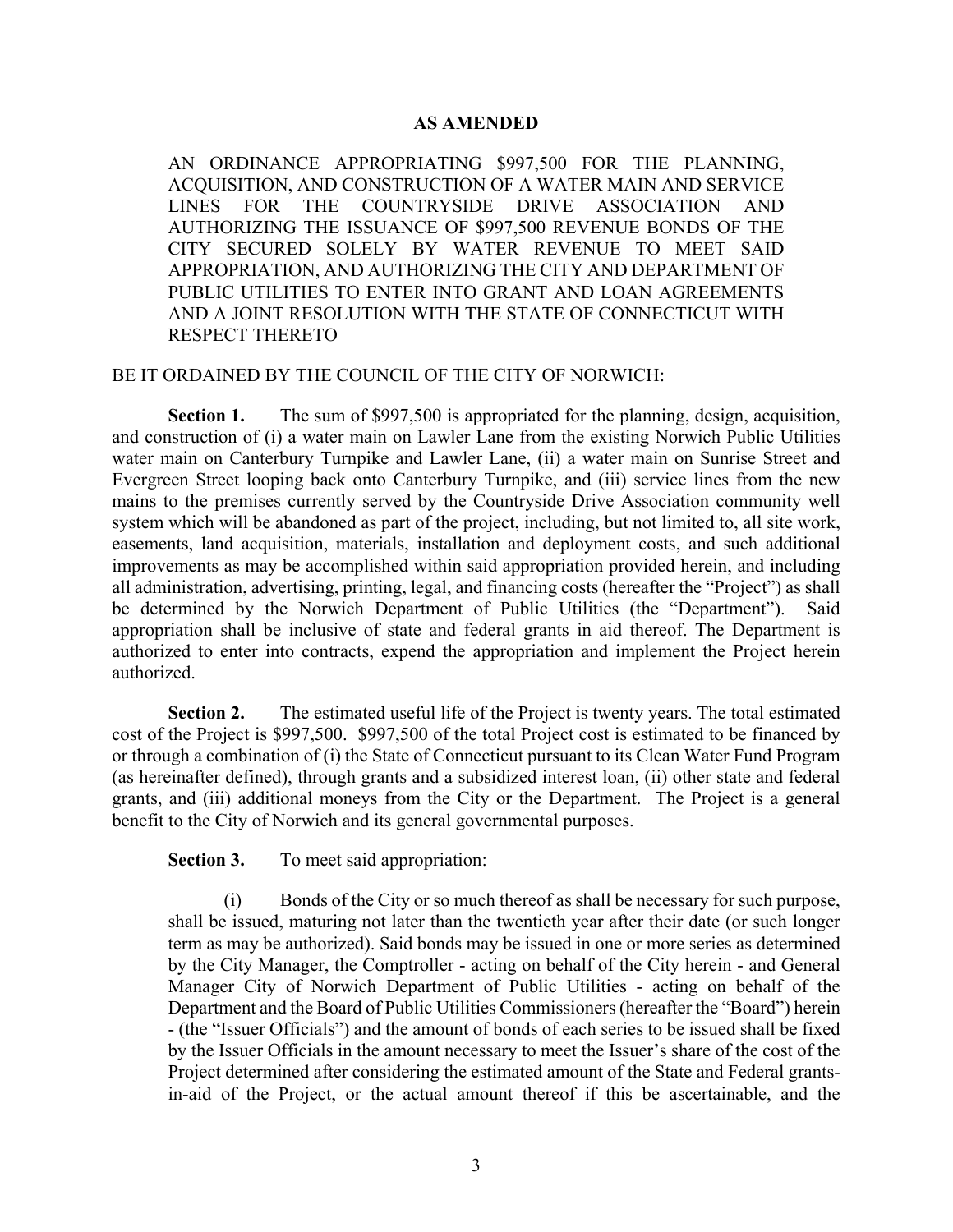anticipated times of the receipt of the proceeds thereof, provided that the total amount of bonds to be issued shall not be less than an amount which will provide funds sufficient with other funds available for such purpose to pay the principal of and the interest on all temporary borrowings in anticipation of the receipt of the proceeds of said bonds outstanding at the time of the issuance thereof, and to pay for the administrative, printing and legal costs of issuing the bonds. The bonds shall be in the denomination of \$1,000 or a whole multiple thereof, or, be combined with other bonds of the Issuer and such combined issue shall be in the denomination per aggregate maturity of \$1,000 or a whole multiple thereof, be issued in bearer form or in fully registered form, be executed in the name and on behalf of the City by the facsimile or manual signatures of the Issuer Officials bear the City seal or a facsimile thereof, be certified by a bank or trust company designated by the Issuer Officials, which bank or trust company may be designated the registrar and transfer agent, be payable at a bank or trust company designated by the Issuer Officials and be approved as to their legality by Bond Counsel. They shall bear such rate or rates of interest as shall be determined by the Issuer Officials. The issuance of such bonds in one or more series, the aggregate principal amount of bonds to be issued, the annual installments of principal, redemption provisions, if any, the date, time of issue and sale and other terms, details and particulars of such bonds shall be determined by the Issuer Officials, in accordance with the Joint Resolution. In the case of Parity Indebtedness as defined in the Joint Resolution between the City of Norwich and the Board (as hereinafter defined as the "Joint Resolution"), the Issuer Officials, shall also determine the revenues and property to be pledged for payment of such Parity Indebtedness; or

(ii) Temporary notes of the City may be issued in one or more series pursuant to Section 7-244a of the General Statutes of Connecticut, as amended. The amount of such notes to be issued, if any, shall be determined by the Issuer Officials, and they are hereby authorized to determine the date, maturity, interest rate, form and other details and particulars of such notes, and to sell, execute and deliver the same; or

(iii) Interim funding obligations and project loan obligations or any other obligations of the City (hereinafter "Clean Water Fund Obligations") evidencing an obligation to repay any portion of the costs of the Project determined by the State of Connecticut Department of Environmental Protection, Public Health or other department as applicable to be eligible for funding under Section 22a-475 et seq. of the Connecticut General Statutes, as the same may be amended from time to time (the "Clean Water Fund Program"). The General Manager City of Norwich Department of Public Utilities (the "General Manager") is authorized in the name and on behalf of the City and the Board to apply for and accept any and all Federal and State loans and/or grants-in-aid of the Project and is further authorized to expend said funds in accordance with the terms hereof and in connection therewith to contract in the name of the Department with engineers, contractors and others. The City may issue Clean Water Fund Obligations in one or more series and in such denominations as the Issuer Officials shall determine, provided that the total of all such Clean Water Fund Obligations, bonds and notes issued and appropriation expended pursuant to this ordinance shall not exceed \$997,500. The Issuer Officials are hereby authorized to determine the amount, date, maturity, interest rate, form and other details and particulars of such interim funding obligations and project loan obligations, subject to the provisions of the Clean Water Fund Program, and to execute and deliver the same. Clean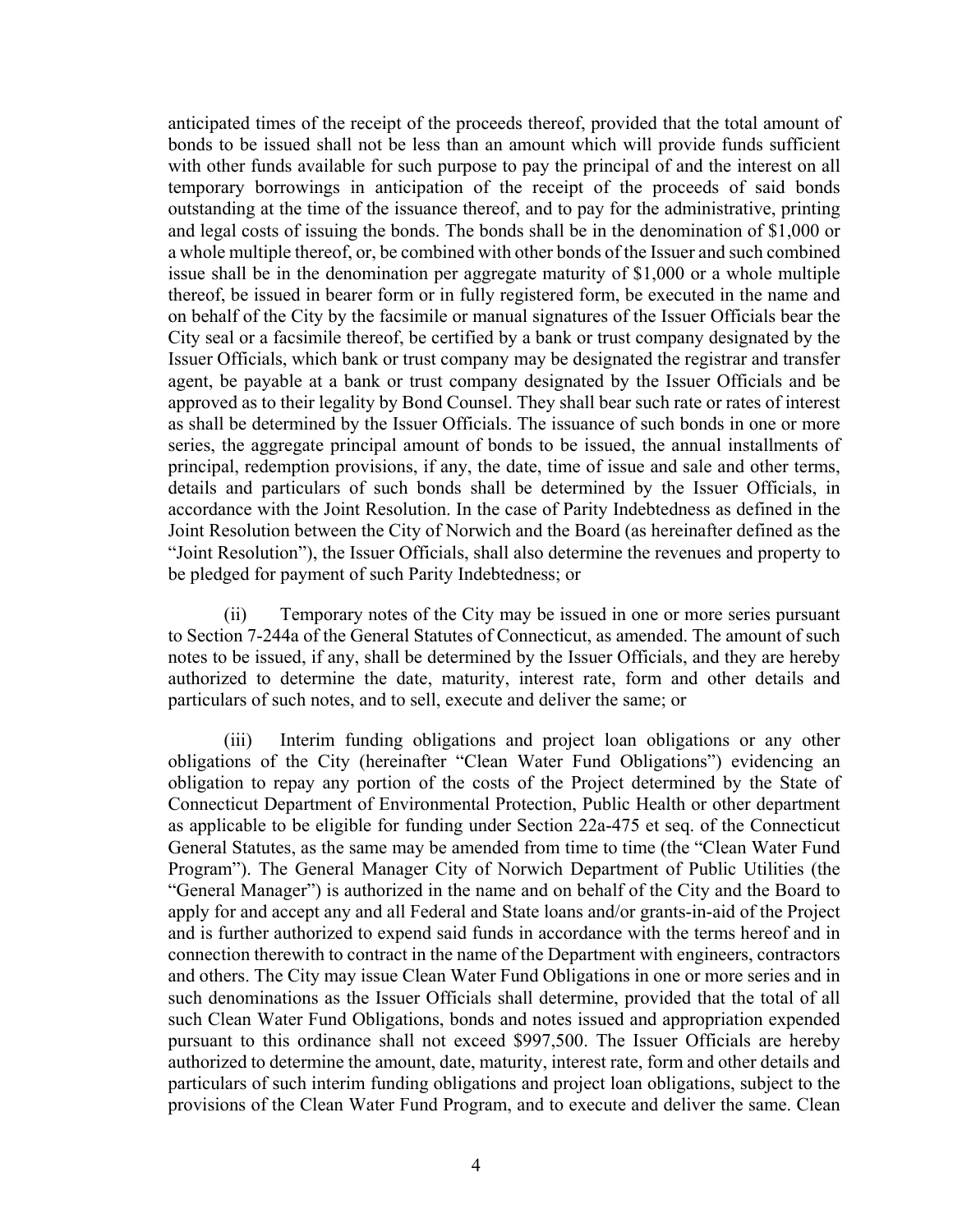Water Fund Obligations shall be secured solely from a pledge of water system revenues; or

(iv) Promissory notes, bonds or other obligations made payable to the United States of America to meet any portion of the costs of the Project determined by the federal government, including acting through the Rural Utility Service of the United States Department of Agriculture ("USDA") or other federal program or agency, to be eligible for loan and/or grant monies; or

(v) Any combination of bonds, temporary notes, notes, or obligations as set forth in the preceding subsections may be issued, provided that the total, aggregate principal amount thereof outstanding, and including the amount of grant funding obtained pursuant to a Project Grant and Project Loan Agreement, at any time shall not exceed \$997,500.

## **Section 4.**

(i) Bonds, temporary notes, or water assessment notes, Clean Water Fund Obligations and federal obligations all as set forth in Section 3 are hereafter referred to as "Bonds." The Bonds shall be water revenue bonds of the City, the payment of principal and interest on which shall be secured solely by revenues derived from the operation of the water system, including use charges, connection charges, benefit assessments or any combination thereof, investment income derived there from, or other property of the water system or revenue derived from the operation of the water system in accordance with the Joint Resolution. Each of the Bonds shall recite to the effect that every requirement of law relating to its issue has been duly complied with, that such Bond is within every debt and other limit prescribed by law, that such Bond does not constitute a general obligation of the City for which its full faith and credit is pledged, and that such Bond is payable solely from revenues, assessments, charges or property of the water system specifically pledged therefore.

(ii) The bonds authorized to be issued by Section 3 shall be, issued and secured pursuant to the Joint Resolution approved by the City Council on August 7, 2000, and the Board on July 17, 2000, as amended, and as supplemented by various supplemental Resolutions adopted pursuant to the Joint Resolution, and which is hereby ratified, confirmed and approved in its entirety, including without limitation, the rate and revenue covenants therein. The Board irrevocably agrees to comply with the provisions of the Joint Resolution, including Supplemental Resolutions, including but not limited to: to set, establish and collect and maintain rates and revenue as necessary to continually comply with the terms, conditions and covenants of the General Resolution. The City irrevocably agrees to comply with the provisions of the General Resolution. In order to implement the provisions of the Joint Resolution the City and the Board may enter into an indenture of trust with a bank and trust company which indenture may contain provisions customarily included in revenue bond financings, including provisions of a similar nature to those in the Joint Resolution and which are necessary, convenient or advisable in connection with the issuance of the Bonds and their marketability. The Issuer Officials are hereby authorized to execute and deliver on behalf of the City and the Board an indenture in such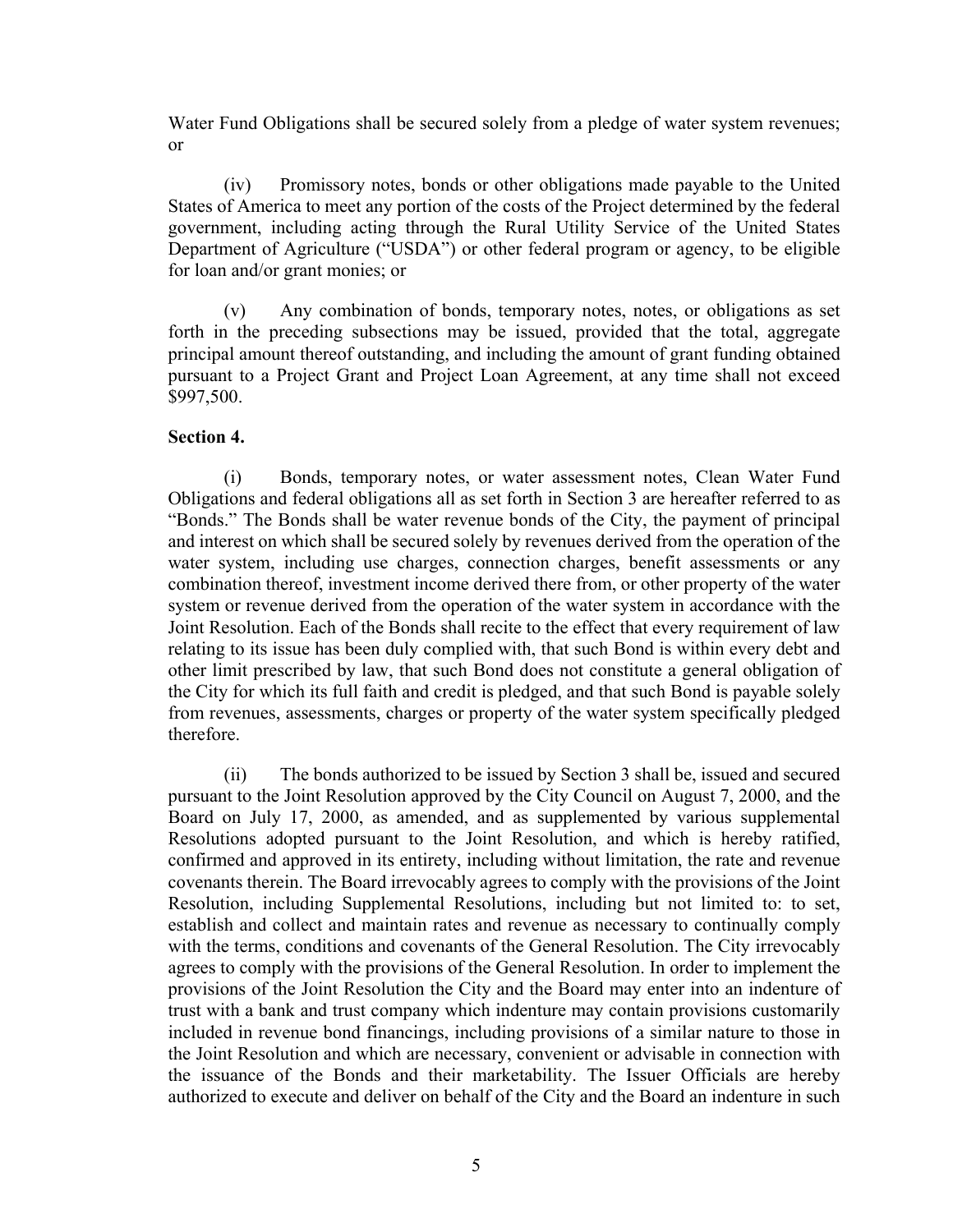final form and containing such terms and conditions as they shall approve, and their signatures on any such indenture shall be conclusive evidence of their approval as authorized hereby.

(iii) The Issuer Officials on behalf of the City and the Board are authorized to agree to additional terms and to delete or change existing terms and otherwise amend the form of Joint Resolution in order to obtain State or federal funding, provide better security for the bonds, correct any matter, cure any ambiguity or defect or otherwise benefit the Issuer in their judgment. Such additional or different terms may include restrictions on the use of water funds or fund balance or water operations, coverage ratios, additional or changed reserve requirements, identification and pledge of revenues securing the Bonds, providing for the form of the Bonds, conditions precedent to the issuance of Bonds and additional Bonds, the establishment and maintenance of funds and the use and disposition there from, including but not limited to accounts for the payment of debt service, the payment of operating expenses, debt service reserve and other reserve accounts, providing for the issuance of subordinated indebtedness, defining an event of default and providing for the allocation of revenues in such event, credit enhancement, providing for a pledge and allocation of water revenues to pay for obligations issued by third parties, and provisions of a similar and different nature to those in the Joint Resolution and which are necessary, convenient or advisable in connection with the issuance of the Bonds and their marketability, and to obtain the benefits of any state or federal grant or low interest loan program, including but not limited to the Clean Water Fund and Federal Department of Agriculture Programs. The Issuer Officials are hereby authorized, in addition to the General Resolution, to execute and deliver on behalf of the Issuer and the Board an indenture of trust in such final form and containing such terms and conditions as they shall approve, and their signatures on any such indenture shall be conclusive evidence of their approval as authorized hereby.

**Section 5.** The issue of the Bonds aforesaid and of all other bonds or notes of the City heretofore authorized but not yet issued, as of the effective date of this Ordinance, would not cause the indebtedness of the City to exceed any debt limit calculated in accordance with law.

**Section 6.** Said Bonds shall be sold by the Issuer Officials in a competitive offering or by negotiation, in their discretion. If sold in a competitive offering, the Bonds shall be sold upon sealed proposals at not less than par and accrued interest on the basis of the lowest not or true interest cost to the City. A notice of sale or a summary thereof describing the bonds and setting forth the terms and conditions of the sale shall be published at least five days in advance of the sale in a recognized publication carrying municipal bond notices and devoted primarily to financial news and the subject of state and municipal bonds. If the Bonds are sold by negotiation, the Issuer Officials, are authorized to execute a purchase agreement on behalf of the City and Board containing such terms and conditions as they deem appropriate and not inconsistent with this Ordinance.

**Section 7.** Resolution of Official Intent to Reimburse Expenditures with Borrowings. The City of Norwich (the "Issuer") hereby expresses its official intent pursuant to section 1.150-2 of the Federal Income Tax Regulations, Title 26 (the "Regulations"), to reimburse expenditures paid sixty days prior to and after the date of passage of this Resolution in the maximum amount